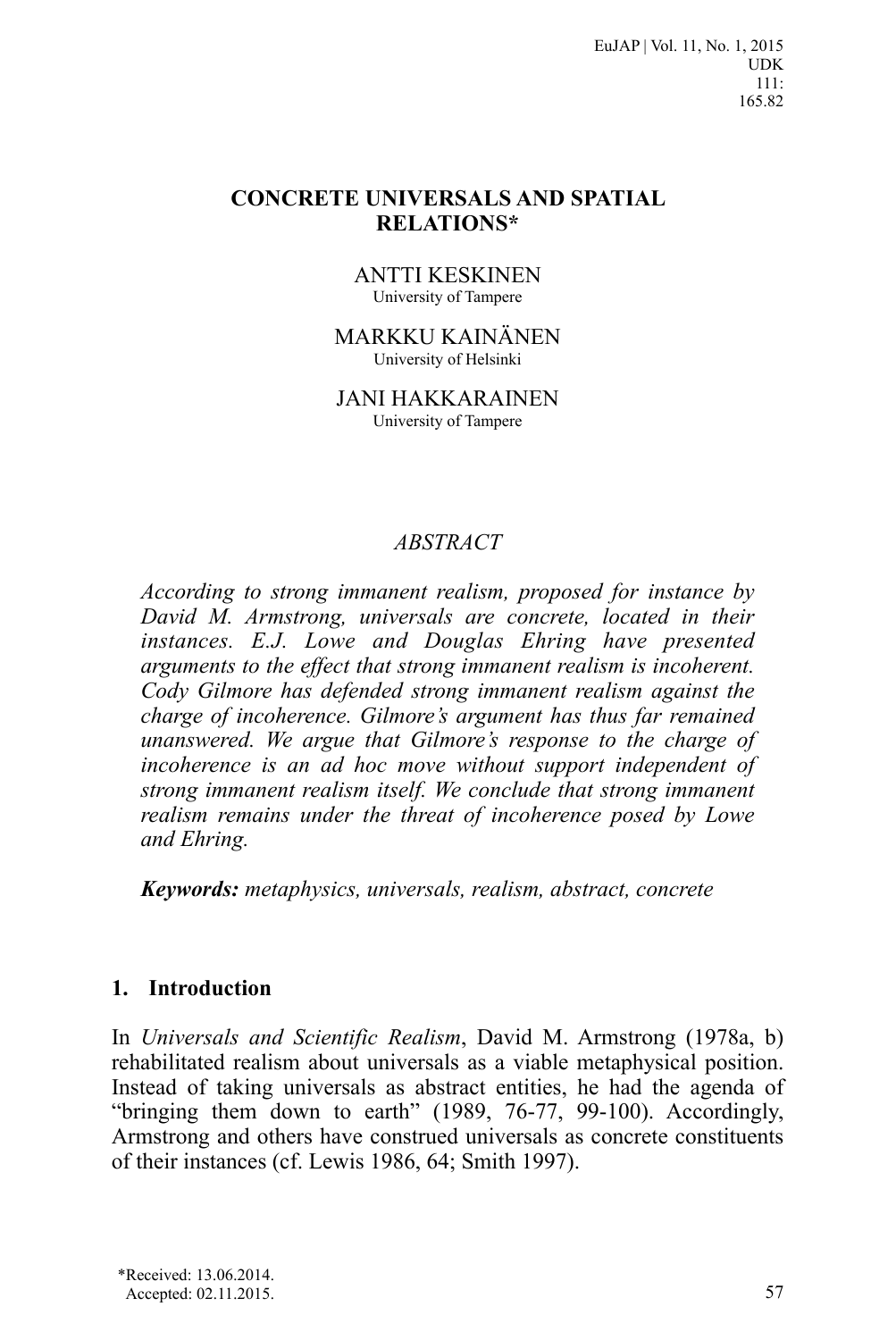*Immanent realism* about universals claims that universals must have particular instances in order to exist.<sup>1</sup> E.J. Lowe (2006, 99) distinguishes between *strong* and *weak immanent realism*. Lowe argues against Armstrong's strong immanent realism, according to which universals are themselves concrete (spatiotemporal) and located where their instances are (Lowe 1998, 156). According to strong immanent realism (henceforth "SIR"), a universal can be simultaneously *multi-located*: one and the same non-scattered entity occupying different spatial locations at the same time. In contrast, the proponents of weak immanent realism (Ellis 2001; Lowe 1998, 2006, 2009) maintain that all universals are abstract, i.e., non-spatiotemporal. Hence, according to weak immanent realism universals cannot occupy spatiotemporal locations.

Douglas Ehring (2002) has also advanced an argument against SIR. Both Lowe's and Ehring's arguments against SIR take the form of *reductio ad absurdum*: they attempt to show that given certain plausible assumptions, SIR turns out to be incoherent. Ehring's argument led Cody Gilmore (2003) to defend SIR by proposing a novel conception of the structure of spatial relations, "the 2*n* proposal". Gilmore's idea is that when we come to conceive of a spatial relation, say '*x* is two feet from *y*' as four instead of two placed, Ehring's critical conclusion will be avoided. And, while Gilmore addresses only Ehring's discussion, his 2*n* proposal, if acceptable, would also work in countering Lowe's criticism of SIR.

Gilmore's defence of SIR is, in turn, completely ignored in Lowe's subsequent recap (2006, 99) of his argument against Armstrong. In the wake of Gilmore's defence, Ehring subsequently gave in on the issue (e.g. 2011, 29-30). So, judging from the present state of the play, it seems that concrete universals are still a live option in metaphysics thanks to Gilmore's defence. Indeed, SIR has been recently endorsed, for instance, by Katherine Hawley and Alexander Bird (2011, 207).

In this paper, we argue that Gilmore's 2*n* proposal goes virtually no way to answer Lowe's and Ehring's arguments against SIR. While the 2*n* proposal is in itself an interesting alternative to the usual common sense picture of the structure of spatial relations, in the present dialectical context it stands in need of rational support that is independent of SIR itself. We think Gilmore does not give us such independent grounds for replacing the common sense "*n*-place" view of the structure of spatial relations with the 2*n* view. Our main point is a negative one: in the present context, debate about the metaphysics of universals, Gilmore's 2*n* proposal turns out to be purely *ad hoc*.

 $<sup>1</sup>$  Immanent realism contrasts with transcendent realism, according to which a universal</sup> can exist without being instantiated. Universals are seen either as Russellian property universals, i.e. properties instantiated directly by objects (e.g., Armstrong 1997), or as Neo-Aristotelian kind universals instantiated in objects or in tropes (Smith 1997; Lowe 1998, 2009; Ellis 2001).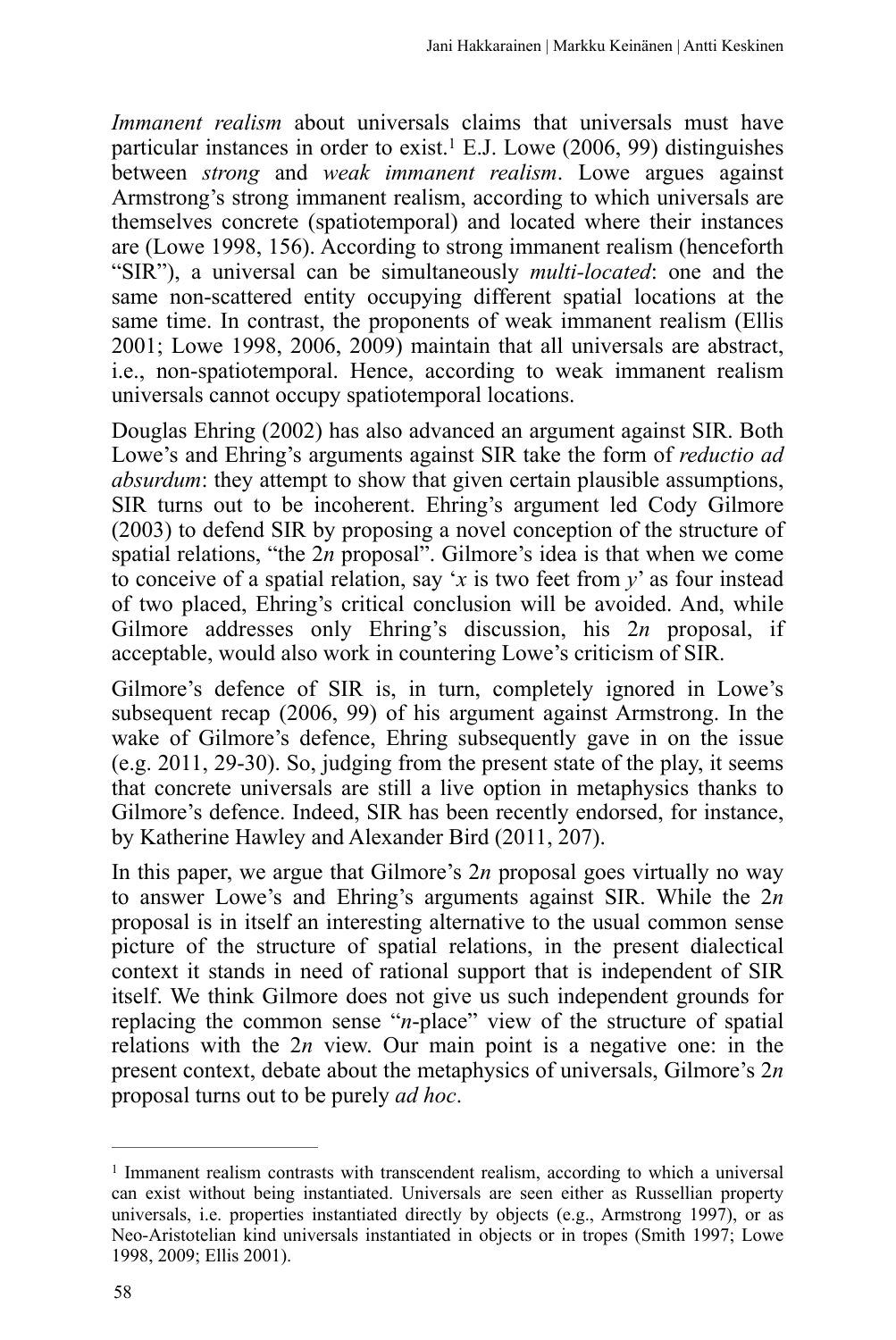In our view, since Gilmore's answer to Lowe's and Ehring's arguments against SIR is not satisfactory, these critical arguments remain unanswered. Hence, SIR still faces the serious threat of incoherence. Unless some other answer to their critiques of SIR were developed, or the 2n proposal provided with independent support, the current situation ought to lead us to consider other forms of realism, or nominalism, as the more attractive options in the universals debate.

# **2. Lowe and Ehring against SIR**

Let us now take a closer look at Lowe's and Ehring's arguments against SIR. Both of these arguments have the form of a *reductio ad absurdum*: their aim is to show that given certain plausible assumptions SIR leads to a contradiction. First, we will briefly present each argument. After that, in order to make the target and scaope of these arguments more precise than in their original formulations, we will point out certain distinctions and background assumptions relevant to each argument.

Lowe's argument against SIR is part of his critique of Armstrong's position (Lowe 1998, 156, cf. 2006, 99). It can be summarized as follows: Assume, for the sake of illustration, that there are two balls in disjoint spatiotemporal locations. Suppose further that both balls, as particular objects, instantiate a specific universal, say the property of impenetrability. According to SIR, the property of impenetrability is, to use the standard phrase, "wholly present" in each ball, located where each ball is located. Impenetrability is wholly present in each ball in the sense that we are not dealing with a scattered object located in a scattered region consisting of the locations of each ball. The point is that it is one and the same entity (the property of impenetrability) that simultaneously occupies two disjoint spatial locations. So we have a situation at hand where there are two entities, in this case material objects, in different locations and a third entity, in this case a universal, in both of these locations.

Now, let us make a further, *prima facie* plausible assumption: "having the same spatial location" is an equivalence relation (reflexive, symmetric and transitive). On this assumption, it is not only that the universal impenetrability is simultaneously located where the balls are; it is also the case that the balls simultaneously have the same location as impenetrability (because of the symmetry of 'having the same spatial location'). So one ball is located where impenetrability is located and impenetrability is located where the other ball is located. By the transitivity of 'having the same spatial location', the two balls have the same spatial location at the time *t* under consideration. However, *ex hypothesi*, the two balls have different locations at *t*. We have a contradiction.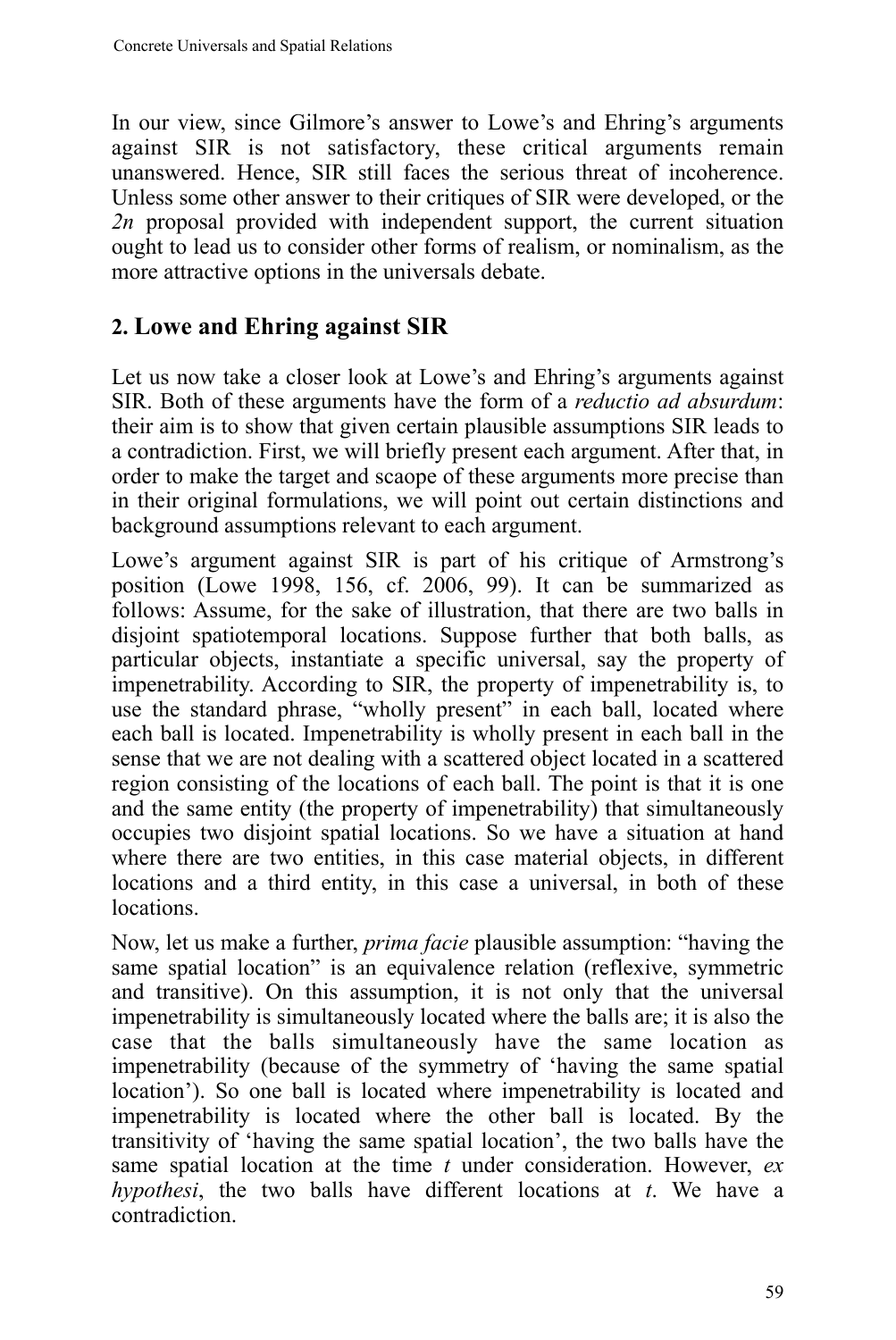Ehring's (2002) strategy is to refute the view, inherent in SIR, that a universal can be multi-located by giving an example which illustrates *the problem of local external relations*:

U and V are each instantiated twice at [time] t, once each at the North and the South Pole, perfectly overlapping at each Pole. U at the North Pole is north of V at the South Pole and U at the South Pole is not north of V at the North Pole. (Ehring 2002, 21)

This scenario constitutes a problem for multi-location of universals, because U would be both north of V and not north of V at t, which is contradictory. Now, it is time for some clarifying comments on Lowe's and Ehring's arguments. On the face of it, they are simple and straightforward *reductio* arguments. However, they do involve assumptions that call for discussion in terms of the contemporary theory of location.

Both arguments rely on cases in which a universal is assumed to have the same location as another entity—in Lowe's case a material object, in Ehring's another universal. For Lowe's argument to work, SIR must be seen as admitting the metaphysical possibility that a universal has exactly the same location as a material object that instantiates it. This, in turn, requires that the location of the universal, and that of the instantiating object, be considered as *exact location.* For the present purposes, exact spatial location can be characterized as follows: *a* is exactly located at *b* if and only if *a* has the same size, shape, and spatial relations to other things as does  $b<sup>2</sup>$  Exact location is required instead of merely *weak location* (*a* being weakly located at *b* if and only if *b* is not completely free of *a*), since the relation 'having the same location as' is thought of here as predicable—truly or falsely—of the two balls, as well as of each ball and the property of impenetrability. This presupposes that the entities in question have exact locations, since if they *only* had weak locations they *could not* occupy *the same* (unique) location.

Contrary to Lowe's argument, Ehring's does not presuppose that it is possible that a universal has the same exact location as an object that instantiates it. Ehring's argument can also be reformulated so as not to require that the universals in question have exact locations. Let us say we have two instantiations of *U* and one of *V*, so that with respect to some observer one instantiation of *U* is to the left of the instantiation of *V* and the other instantiation of *U* is not. Here, *U* both is and is not to the left of *V* (with respect to the observer's position). All this requires is that the regions where the instantiations are (weakly) located be disjoint.

<sup>&</sup>lt;sup>2</sup> For a more detailed discussion of the notion of exact location, see (Parsons 2007, 203; Gilmore 2014). In the context of the present discussion, it is important that the notion of exact location employed not rule out multilocation per definitionem.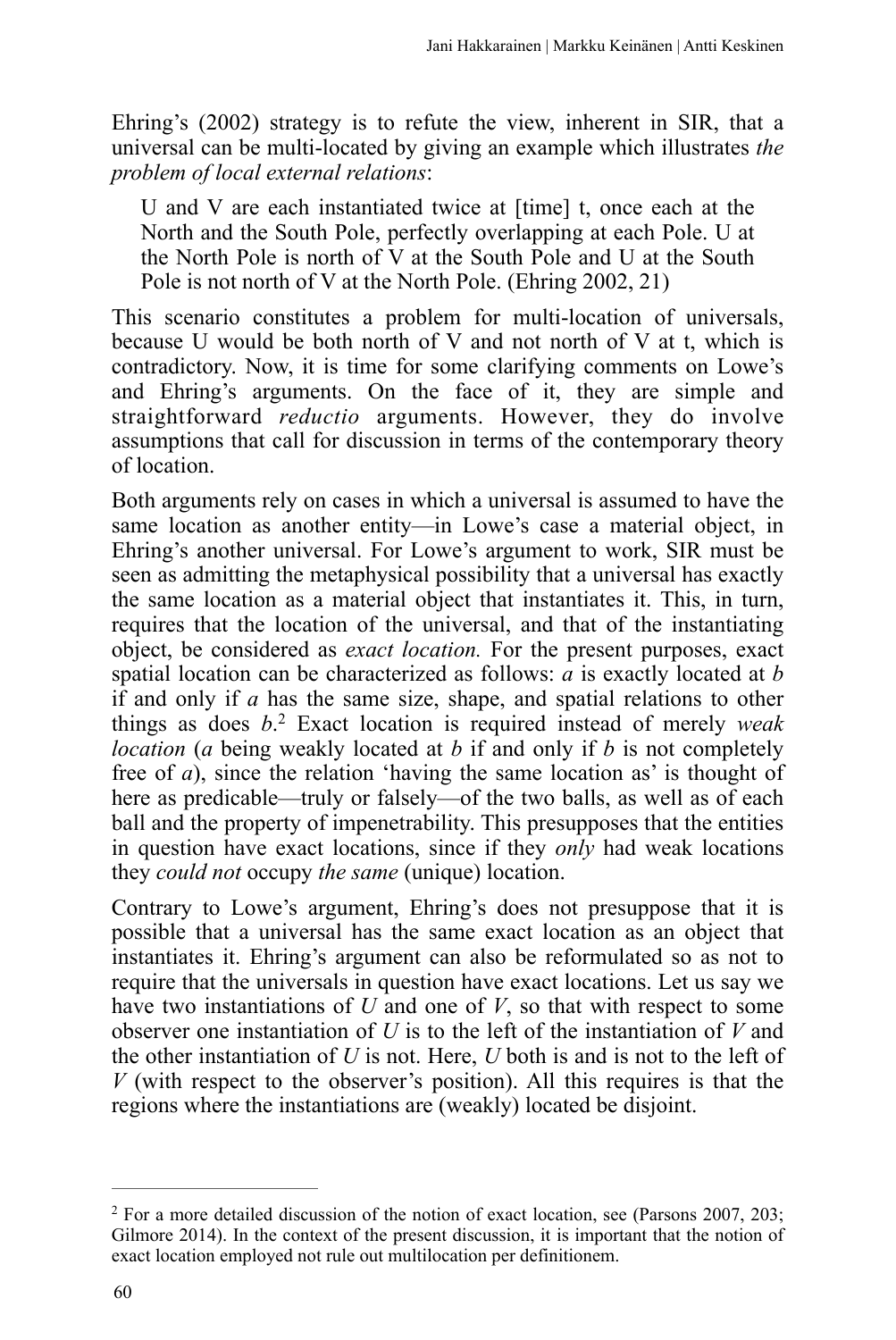However, as far as we can tell, Ehring's original argument does require that the universals have exact locations. Furthermore, the idea of a spatially located object lacking an exact location is controversial in any  $\text{case.}^3$  Hence, we will from now on assume that the notion of multilocated universals, central to SIR, is that of multiply exactly located universals. Thus, if we write "L*xy*" for "*x* is exactly located at *y*" and "U*x*" for "*x* is a universal", we can formalize "It is possible that there are multiply located universals" as

(1) 
$$
\sqrt{3}x \sqrt{3}y \sqrt{3}z
$$
 (Ux  $\wedge$  Lxy  $\wedge$  Lxz  $\wedge$  y  $\neq$  z),

where the notion of possibility is to be understood as metaphysical.

What the status of (1) should be in a formalization of SIR is not one of our present concerns. Moreover, we do not wish to claim that (1) captures, in any sense, the core of SIR as a metaphysical doctrine. We take it that commitment to the truth of SIR in some way involves commitment to the truth of (1). And the arguments against and the defence of SIR currently under discussion, concern the truth of (1). Lowe's and Ehring's strategy is to show that (1) leads to a contradiction; the purpose of Gilmore's defence of SIR is that once we get the structure of spatial relations correct, (1) does not lead to a contradiction and hence SIR is saved from *reductios* like Lowe's and Ehring's.

## **3. Gilmore's 2n proposal**

In response to Ehring's argument, Gilmore (2003) formulates and defends a novel conception of spatial relations he calls "the 2n proposal", according to which spatial relations that are prima facie n-placed are really 2n-placed. Given the truth of the 2n proposal, (1) does not lead to contradiction in the way Lowe and Ehring argue.

Gilmore claims that, at least in the case of universals, a spatial relation such as 'x is north of y' is, contrary to appearance and to common belief<sup>4</sup>, not two- but four-placed: 'x, at its location Lx, is north of y, at its location

<sup>&</sup>lt;sup>3</sup> For example, Parsons' (2007, 205) formal theory intended to capture the conceptual truths about location contains Exactness as a theorem: "Everything that is anywhere has an exact location". Parsons considers this theorem "extremely plausible". It is the Functionality theorem, the view that exact location is unique, that is in tension with multilocation (Gilmore 2014, sect. 6).

<sup>&</sup>lt;sup>4</sup> We admit to being ignorant as to how widely held the "n-placed view", that for example 'x is north of y' is a two-placed relation, is. To resolve this question would be an empirical task. However, we understand Gilmore as taking the n-placed view to be the common, majority conception, since he takes it without further ado as the starting point of his discussion, without any reference to particular "n-placed theorists", and presents his 2n proposal as a better, alternative conception. Furthermore, we do not wish to embrace any particular explanation of why the n-placed view appears (to us, and presumably to many others as well, at least prior to the publication of Gilmore's paper) as the right one.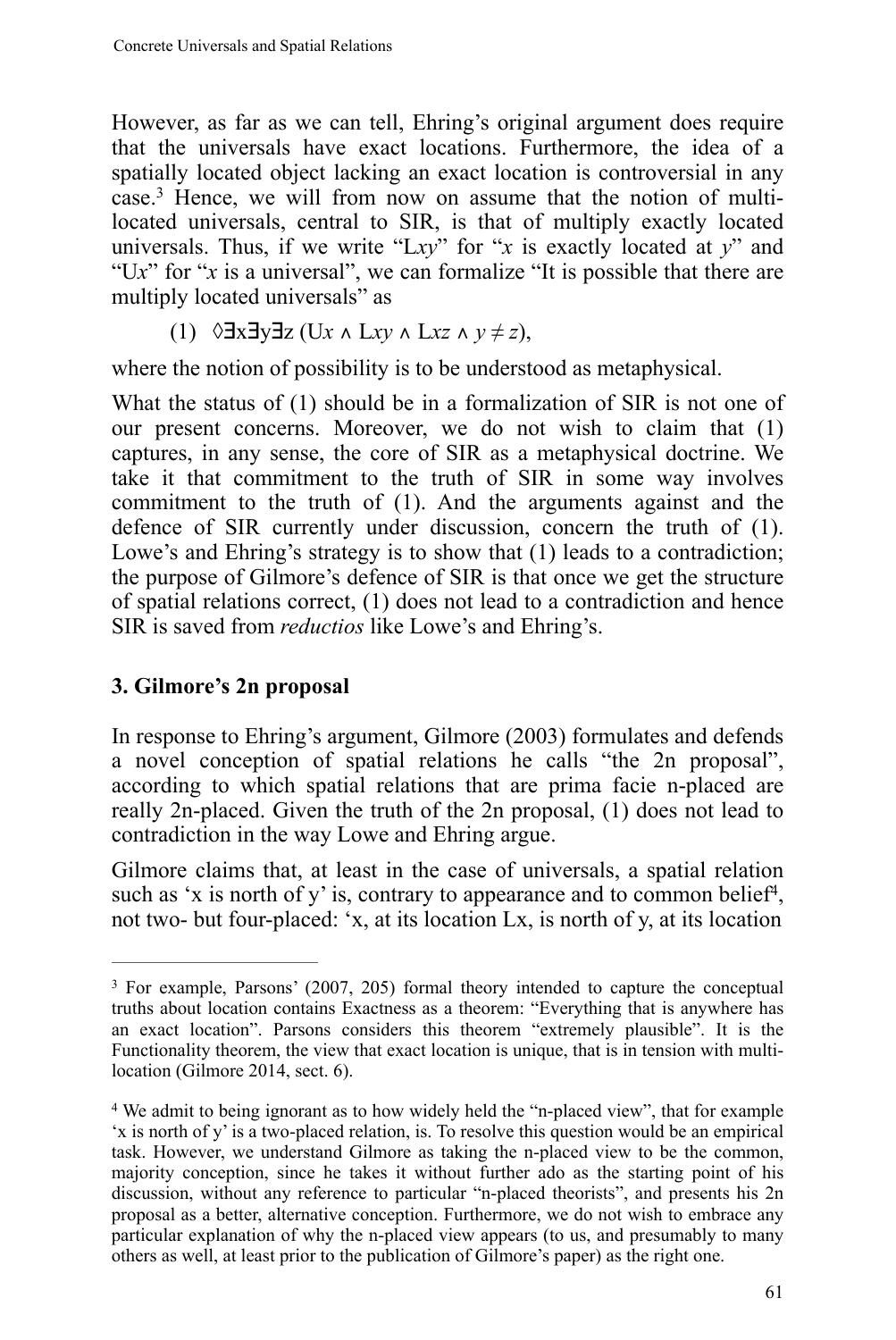Ly'. Hence, according to Gilmore's proposal a spatial relation, at least one between universals, contains an extra argument place for the spatial location of each relatum. Given the truth of the 2n conception of spatial relations, it is easy to see that while U, the North Pole,  $\vec{V}$ , and the South Pole (in that order) do stand in the relation 'x at Lx is north of y at Ly', U, the South Pole, V, and the North Pole (in that order) do not (Gilmore 2003, 423). Gilmore goes on to show that his 2n proposal provides a solution to any possible case illustrative of the problem of local external relations. Hence, given the 2n conception of spatial relations, we can accept SIR and, with it, (1), without falling into the contradiction pointed out by Ehring.

It is easy to see how the 2n proposal, if true, would also work as part of an answer to Lowe's critique of SIR. Call the exact location of one of the balls (ball1) "L1" and that of the other (ball2) "L2". Given the 2n conception, a crucial step in the argument is revealed as a non sequitur, occurring as a result of an equivocation caused by an inadequate understanding of the structure of spatial relations, in this case of the relation of having the same location. Although impenetrability at L1 has the same location as ball1 (at L1), ball2 (at L2) does not have the same location as impenetrability at L1; it has the same location as impenetrability at L2. The transitivity of the relation of having the same location still holds, but once we adopt the 2n conception, we must consider the relata as sequences consisting of entities (which may themselves be locations) and their locations. Now, abbreviating "has the same location as" with "R", we see that there is no middle term b that would allow us to take the transitivity step from aRb and bRc to aRc.

Gilmore anticipates and replies to three objections to his 2n proposal. In what follows, we shall only discuss Gilmore's reply to the second objection, in order to focus on two different, alternative versions of the 2n proposal Gilmore puts on offer. In the next section, we shall argue that neither version of the proposal works in defence of SIR in the present dialectical context.

What Gilmore is defending, and what he and Ehring take to be required by SIR is the non-derivativist view of the spatial relations between universals. The non-derivativist view is that spatial relations between universals are metaphysically primitive, hence not in any sense derivative or based on facts or entities of some other kind, say, the spatial relations between the particulars that instantiate these universals. Ehring (2002, 18) states that his argument against multi-location of universals is directed only at non-derivativist views of their spatial relations. One of the difficulties here is how to understand the notion of something's being derivative on something else; Ehring does not tell us much about this. He puts the matter in terms of "literalness": In contrast to non-derivativism, derivativist views say that universals do not literally stand in spatial relations.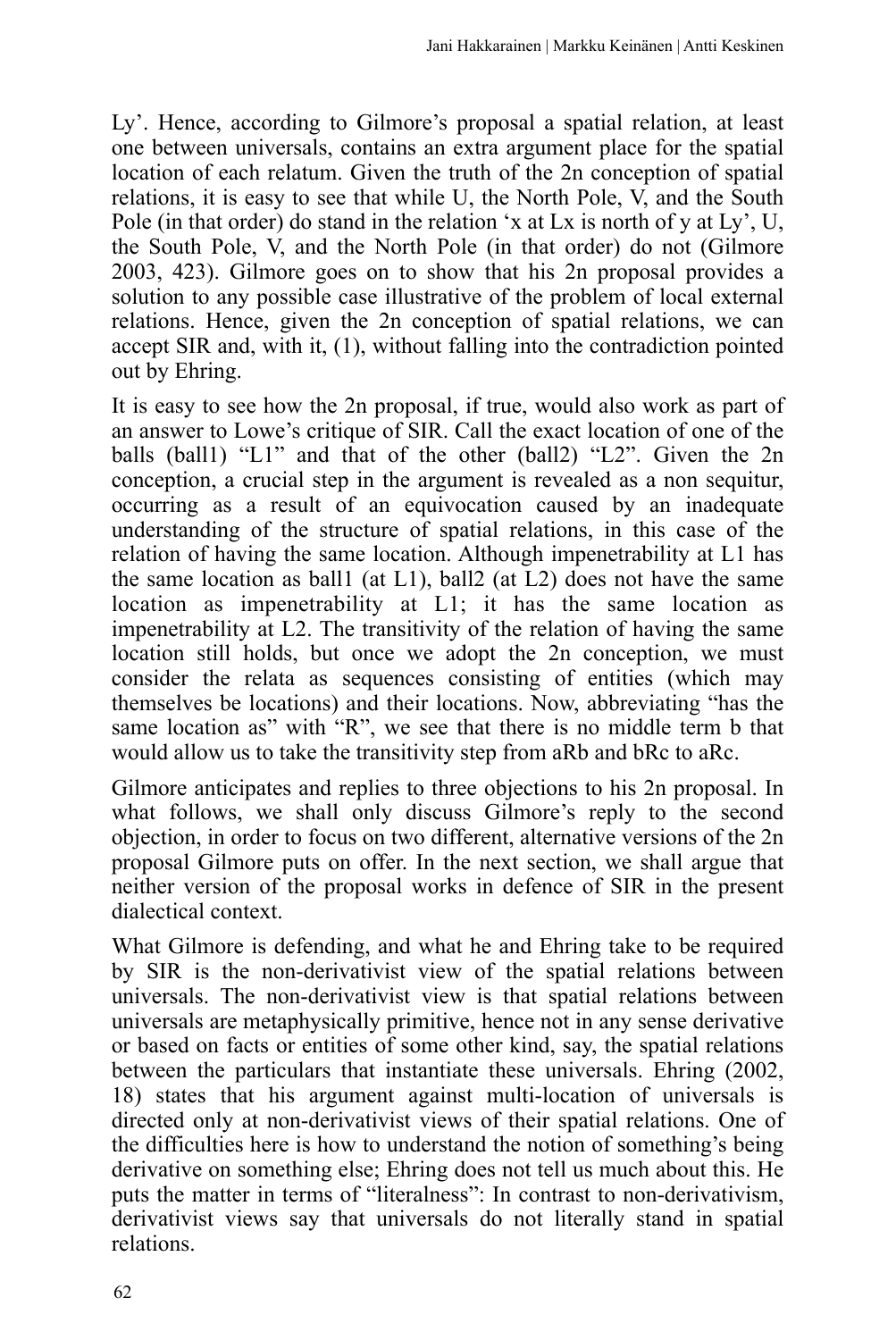On a derivativist view, when we say for example that one universal is a certain distance from another, this is just "short for saying that a certain pair of objects instantiate those universals and those instantiating objects are that distance from each other" (ibid.).<sup>5</sup> Hence, according to derivativism the spatial relation of distance between the universals is not metaphysically primitive but derivative on something else, for example on the corresponding spatial relation between the instantiating particulars.

This is really all that can legitimately be said about the derivativism−nonderivativism distinction on the basis of Ehring's and Gilmore's discussions. In short, non-derivativism is the view that universals stand in spatial relations, period; derivativism is the view that universals stand in spatial relations in virtue of some further facts that are not facts of universals standing in spatial relations. What is left undetermined is how we should understand, in terms of contemporary analytic metaphysics, the notions "in virtue of", "metaphysically primitive", and "derivative". One possible way of framing this distinction would be in terms of metaphysical grounding (e.g. Fine 2012; Correia 2013). The general idea in this case would be that the obtaining of facts of specific sort universals standing in spatial relations—are determined (in a way to be further specified) by the obtaining of facts of another, more fundamental sort—for example, instantiating objects standing in spatial relations.

What is supposed to distinguish SIR from weak immanent realism is the view that universals are concrete, hence spatiotemporal. If a metaphysician claimed adherence to SIR while at the same time accepting derivativism, she would have to face the pressing question, what distinguishes her form of realism from weak immanent realism. Putting the issue in terms of Ehring's (somewhat vague) notion of literalness, if the alleged strongly immanent universals do not literally occupy spatial locations, why take these universals as concrete instead of abstract? A weak immanent realist can also say that universals do occupy locations, but only in the derivative sense that the instantiating objects do.

We do not attempt to argue in this paper that no view that could justifiably be classified as derivativist in the general sense discussed above would be compatible with SIR. We only wish to make two points. First, the Ehring-Gilmore dialectic currently at issue is predicated on the assumption that derivativist views are not serious options for the defender of concrete universals. In the present paper, we shall also proceed under this assumption, common to both sides of the debate we are evaluating. Second, derivativism is not obviously compatible with SIR; compatibility would have to be evaluated vis-à-vis the details of each particular deriva-

<sup>&</sup>lt;sup>5</sup> Although the "short for saying that" –idiom might suggest to some that Ehring is talking about a linguistic issue of what statements mean, this is clearly not the case. Derivativism and non-derivativism are described by Ehring in otherwise squarely metaphysical terms, as concerning the spatial relations between entities instead of spatial relation talk.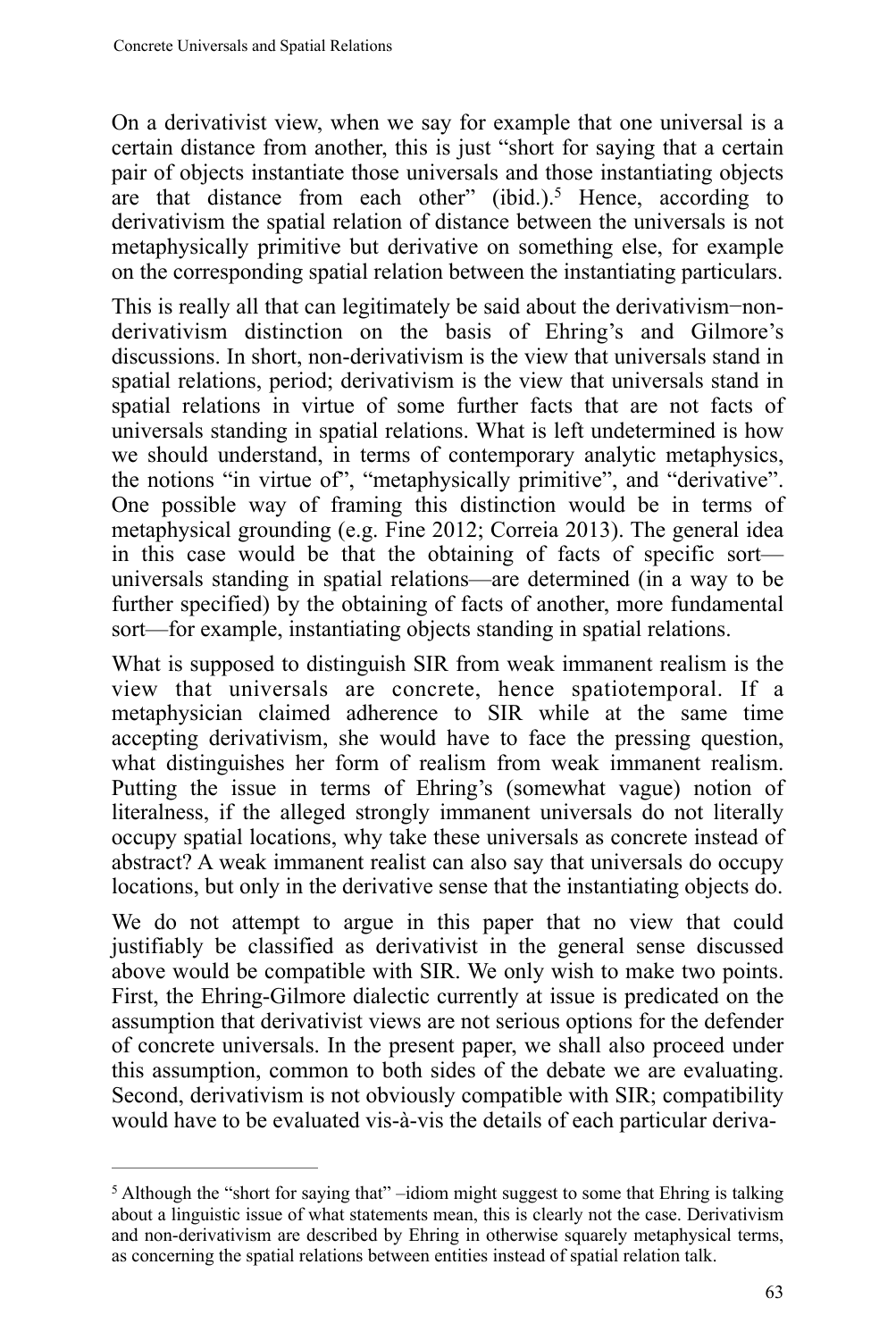-tivist view. Perhaps there could be a coherent variant of SIR that incorporates derivativism. However, we are not aware of such a variant, nor in the business of developing one ourselves.

One of the objections to the 2n solution that Gilmore considers is that it makes the spatial relations of universals derivative from the spatial relations between locations, and hence turns out to be a form of derivativism after all.

Gilmore responds to this objection by considering two versions of the 2n analysis of spatial relations. The unrestricted analysis applies to all spatial relations. According to the unrestricted version, even the relation "L is two feet from  $L^{\prime\prime}$ , where L and  $L^{\prime}$  are locations, is, despite appearances, a four-place one: "L at L is two feet from L' at L"'. This version of the 2n analysis relativizes spatial relations between locations to those very locations. This version avoids the above mentioned objection because locations are spatially related in the same location relative way as universals are. The second version of the 2n analysis would then be the restricted one: The spatial relations between locations on one hand and between universals on the other are different in nature. Locations are spatially related to each other simpliciter, without further relativization to locations (that is, to themselves) whereas universals are spatially related to each other only as relativized to their locations in the way laid out by the 2n proposal. However, rather than admitting that the latter way of being spatially related would be derivative from the former, Gilmore insists that the two ways are "equally fundamental and equally genuine" (2003, 426).

## **4. SIR and the 2n Proposal**

Before moving on to our arguments against Gilmore's 2n proposal, it is in order to briefly clarify the dialectical situation at hand. First of all, we wish to point out that in the present context Gilmore could not argue in favor of the 2n proposal along the following lines:

- P1 SIR is a true theory.
- P2 If a theory T is true, T is coherent.
- P3 The 2n proposal, in its restricted or unrestricted form, is the only viable response to Ehring's (and Lowe's) argument to the effect that SIR is not coherent.
- C The 2n proposal, in its restricted or unrestricted form, is true.

Let's call this argument A. There is of course nothing wrong with A per se. We do not wish to claim A would be invalid, were Gilmore to offer it. But he does not offer it, and for a good reason. In the present dialectical context, the truth of SIR is the moot point. Surely, there are theoretical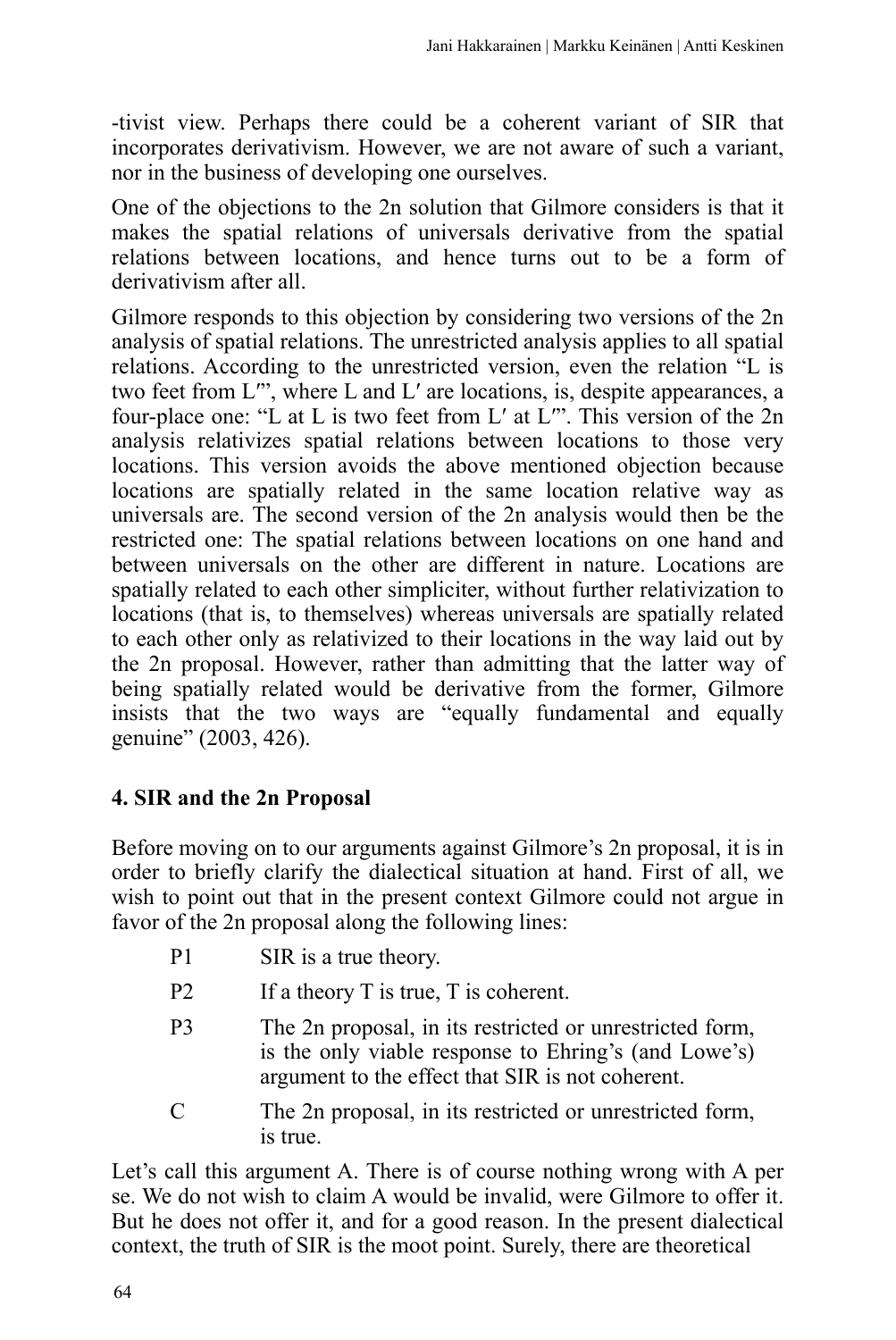motivations for adopting SIR having to do with metaphysical explanatory power, for example the possibility of explaining causation in terms of universals (e.g. Armstrong 1997, 204ff.); and no serious ontological theory should be expected to be completely free of problems. However, at the present state of discussion SIR has faced serious objections, ones that, if true, would amount to an outright refutation of SIR by reductio ad absurdum. So, whatever the explanatory benefits a metaphysician may be allowed to expect from SIR, she will not be entitled to adopt SIR unless she can somehow verify that it is not incoherent in the way its critics— Lowe and Ehring—have laid out.

In accordance with this situation, Gilmore does not argue in favor of the 2n proposal on the grounds that SIR is true. Rather, he is offering the 2n proposal as a further theoretical view, one about the metaphysics of spatial relations, and argues that if the 2n proposal is true, SIR need not be a complete dead end as a result of Lowe's and Ehring's incoherence arguments. And Gilmore does think the 2n proposal is true; our aim is to show that he does not give us sufficient reason for thinking so.

Instead of A, Gilmore's argument is better schematized as A\*:

- P\*1 If the 2n proposal is true, then Ehring's (and Lowe's) argument fails to establish that SIR is not coherent.
- P\*2 If Ehring's (and Lowe's) argument fails to establish that SIR is not coherent, then we have no reason to assume that SIR is not coherent.
- P\*3 The 2n proposal is true.
- P\*4 Ehring's (and Lowe's) argument fails to establish that SIR is not coherent. (From P\*1-P\*3)
- C\* We have no reason to assume that SIR is not coherent. (From P\*4 and P\*2)

We do not contest the validity of  $A^*$  nor the truth of the premises  $P^*1$  and P\*2. What we do contest is Gilmore's entitlement to assert P\*3 and hence the justification he gives for  $P^*4$  and  $C^*$ . We will not attempt to argue that the 2n proposal is not true, only that Gilmore does not give us sufficient grounds to adopt it in favor of the more common and intuitive conception of spatial relations as n-placed (for example, of 'two feet from' as two-placed). In what follows, it is important to keep in mind why A is a question-begging argumentative strategy in the present context: Gilmore's purpose is to clear SIR of the grave incoherence objections by arguing that the 2n proposal is true. His purpose is not, and in this dialectical context cannot justifiably be, to argue that the 2n proposal is true on the grounds that SIR is in fact true regardless of the standing objections. In brief, Gilmore cannot appeal to the independent plausibility or truth of SIR in his argumentation in favor of the 2n propo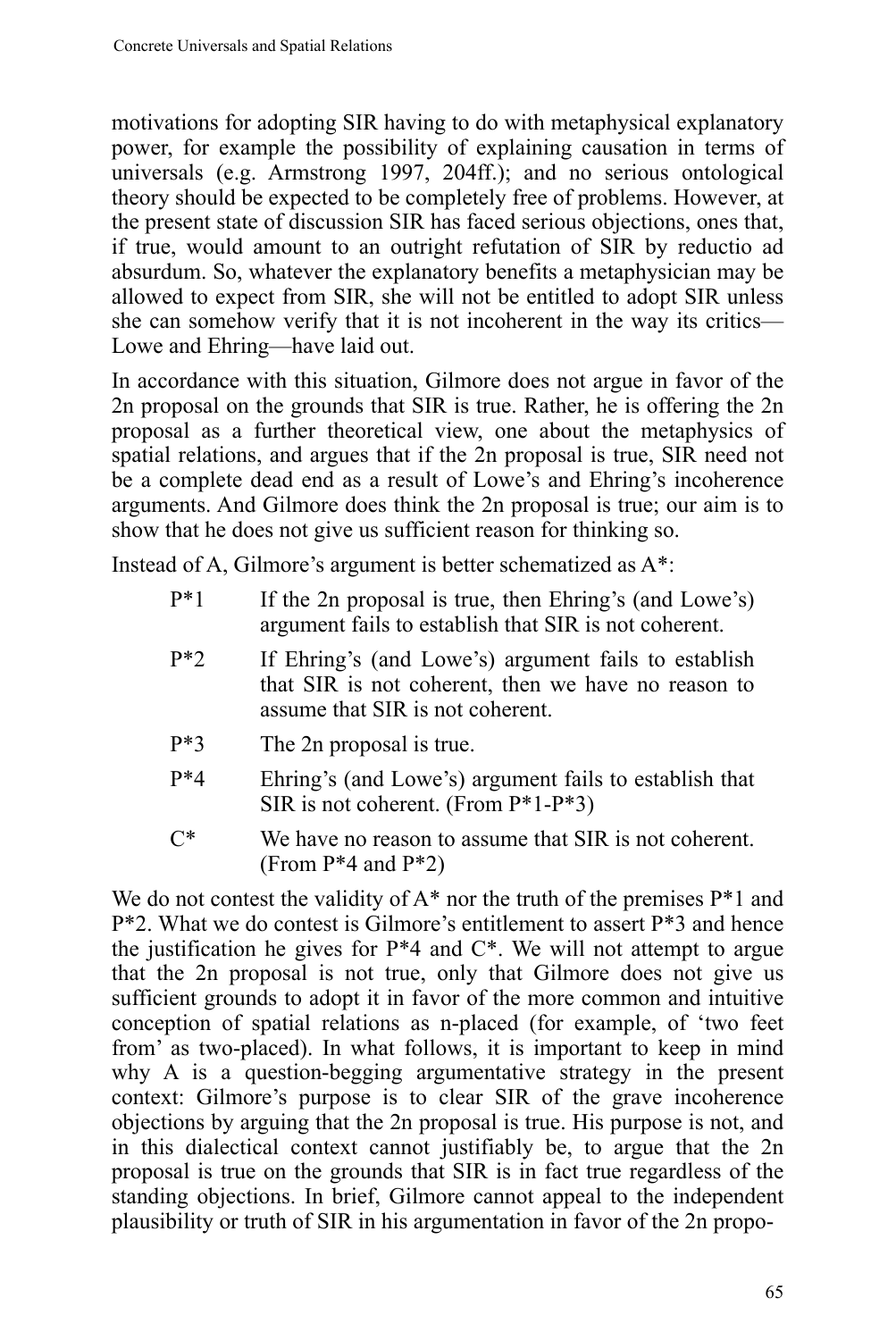-sal, since the proposal is specifically introduced to alleviate the worry that SIR may be incoherent. Now that we have made the dialectical context clear, we can proceed to our critique of Gilmore's argument for the 2n proposal and hence for P\*4 and C\*.

As regards the restricted version of the 2n analysis, Gilmore notes that an advocate of this version does have the option of treating the spatial relations between universals as derivative from the spatial relations of their locations, but that nothing forces this option on her, since she is able to say that the two different ways of being spatially related are equally fundamental. This is the only argument we are given in favour of the restricted 2n.

However, it does not suffice here to simply insist, without argument, that the two ways are "equally fundamental". If universals can be two feet apart only as relative to their locations which are two feet apart in a nonrelative way, the insistence of equal fundamentality loses credibility. First, in the absence of further details and argument, we are left wondering why there should be two different, equally fundamental ways of being two feet apart. Certainly this is not obvious and not a widely endorsed view in the metaphysics of spatial relations and locations. Even if Gilmore provided us with a satisfactory answer, we would still be left wondering why universals should be among those entities that can be two feet apart only in the relative sense. This latter question cannot be answered by insisting "because universals, being spatiotemporal and multiply instantiable, are capable of being multi-located".

Second, we are left without a clue as to what the relevant notions of fundamentality and relativity are supposed to be. If they were, what looks the most plausible option in this context, metaphysical notions, it is very difficult to see how these two ways of being spatially related could be equally fundamental. For if locations are among those types of entities which can be two feet apart without this fact being grounded in the fact that entities of some other category are so related spatially, and if universals can be two feet apart only in virtue of entities of another category (locations) being so related, then the insistence about equal fundamentality looks out of place. This way of putting the matter requires that we read "fundamental" and "relative to" in terms of grounding: facts A are more fundamental than facts B if and only if B's are grounded in (facts that are grounded in) A's and ultimately to whatever A's are grounded in (if A's are grounded); and B's obtain only as relative to the obtaining of A's if and only if B's are grounded in A's. Admittedly, this may not be the only plausible metaphysical reading of the relevant notions<sup>6</sup>, but the notions of fundamentality and relativity at play do suggest it.

 $6$  Another possible reading would be in terms of ontological dependence (e.g. Lowe 1998, 169-173).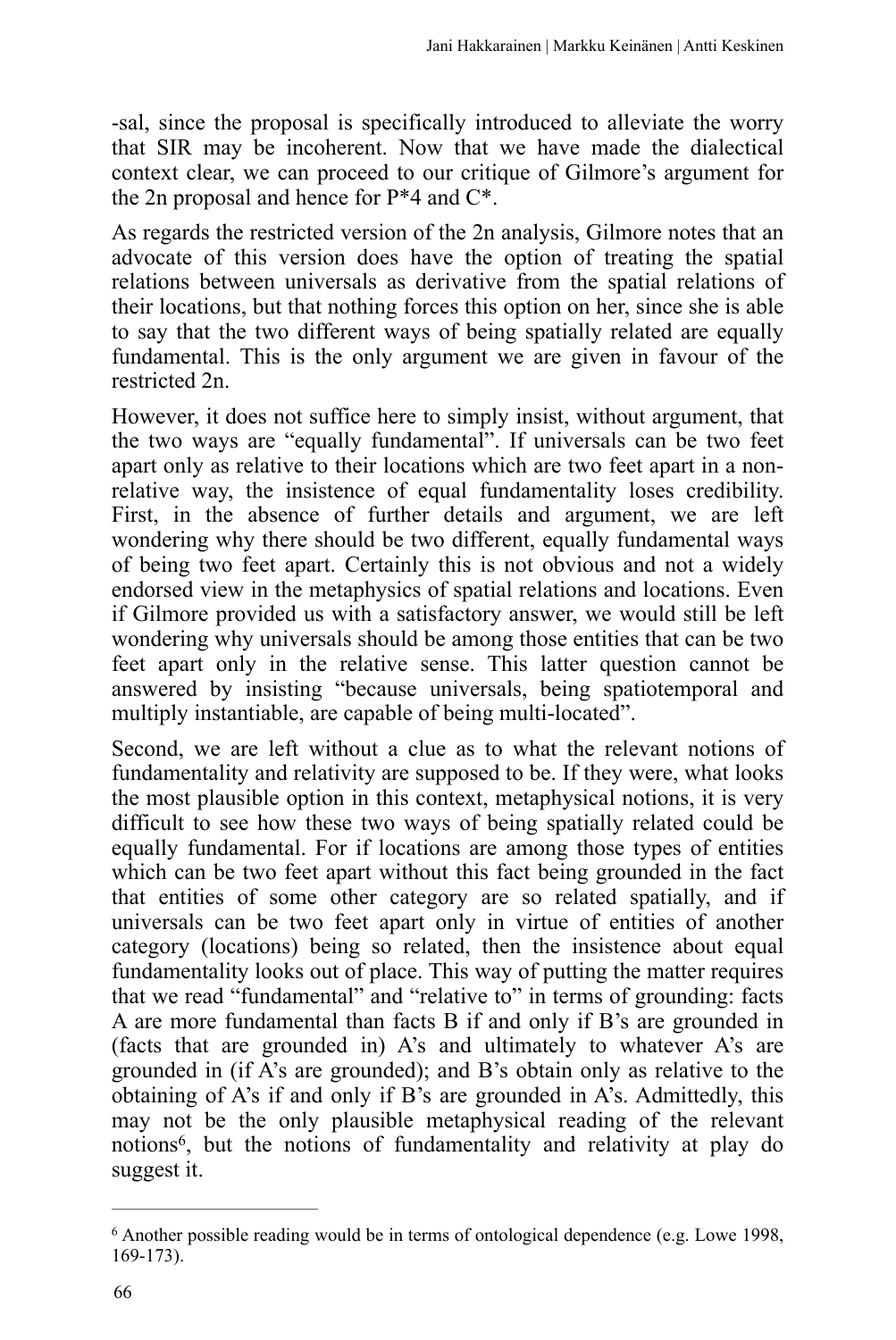On the other hand, if the notions of fundamentality and relativity were not to be understood in a metaphysical sense but rather in some conceptual-linguistic sense, then we must admit to having no idea what the basis of the claim of equal fundamentality could be. For the concept of being two feet apart intuitively seems to be a constituent of the concept of being two feet apart relative to some other entities being two feet apart, but not the other way around. The claim that a proper constituent a of concept b would be equally fundamental as b itself in some conceptual, linguistic, or semantic sense would need to be backed by a detailed theory and argument, which Gilmore does not give us.

Since we are not given guidelines as to how the relevant notions of fundamentality and relativity should be understood, we shall not speculate further on the issue. We have not tried to establish the sweeping conclusion that the two ways of being two feet apart cannot be equally fundamental in any possible sense. The purpose of our discussion has been to point out that the proponent of SIR who opts for the restricted version of the 2n analysis is not justified in simply insisting the relativized and the non-relativized ways of being spatially related are equally fundamental. Gilmore, however, seems to think so since he gives us no account of how and why they should be considered equally fundamental—this insistence of equal fundamentality is merely an ad hoc move to save the restricted 2n from derivativism. Pace this insistence, the restricted 2n, on a metaphysical reading, is just a form of derivativism: universals can stand in a spatial relation only in virtue of entities of another category (locations) standing in that spatial relation.

The unrestricted version of the 2n proposal is introduced to avoid this worry about derivativism and the accompanying problems about fundamentality and relativity. It says explicitly that "the most fundamental way" (Gilmore 2003, 426) in which any entities, locations included, can be two feet apart is relative to locations. In particular, for two locations L and L′ to be two feet apart is for L at L to be two feet from L′ at L′. Gilmore (ibid., 425) says that he sees no reason to deny that each spatial location is located at itself—he apparently considers this way of speaking of locations being located at themselves unproblematic.

From the point of view of everyday discourse, talk of a location being located (at itself or at any location) seems strained. However, its being strained or unfamiliar does not, of course, constitute a reason to deny that each spatial location is located, or even a reason to condemn this way of speaking as senseless or confused in the technical context of metaphysical inquiry. The view that the 2n proposal applies to locations as well as the entities that are commonly thought to occupy locations needs to be assessed by its theoretical merits. Nevertheless, we might want to say that the view is not very intuitive. Moreover, it is perhaps safe to say that it is far from being a majority view among metaphysicians. Neither of these observations per se count against the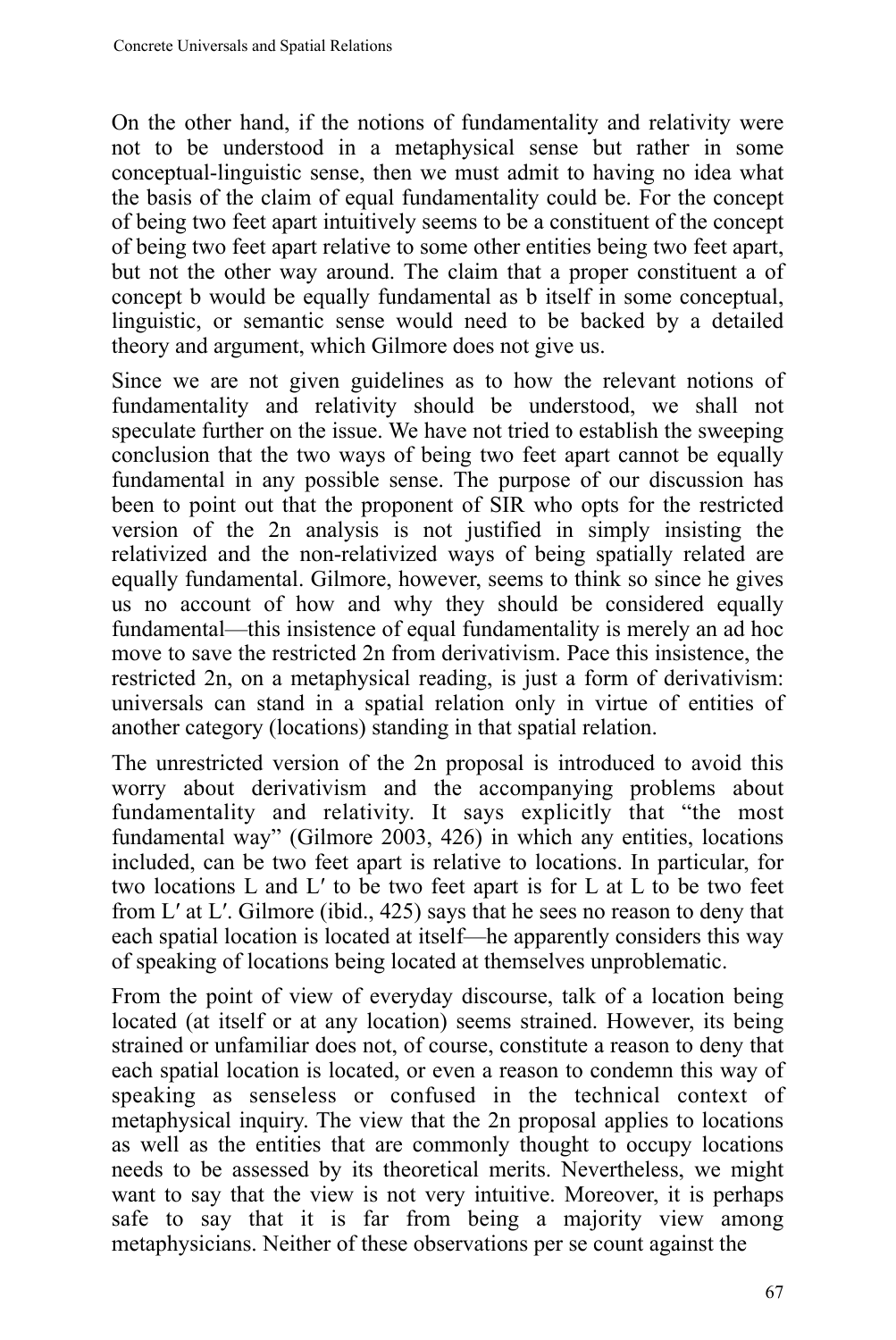unrestricted 2n proposal. They just draw attention to the fact that it might not be justifiable to adopt it purely by default—rather, such adoption would need rational support.

One way of providing such support would be to point out that adopting the unrestricted 2n as part of our metaphysics would have certain purely theoretical, top-to-bottom virtues, such as making the theory more elegant, simple, or unified. If a metaphysician gave this kind of argument in favor of the unrestricted 2n, she would probably think it does not make any metaphysical difference, at the level of ontology, whether or not we say that locations are located. We could stipulate either way, and the stipulation could be evaluated, if at all, by considering its theoretical virtues. Indeed, Parsons (2007, 224) states that there is no metaphysical difference between thinking that locations are located at themselves and thinking that locations are not located at all. Parsons claims that thinking either way is just a matter of stipulation.

However, the present discussion shows that the adoption of the unrestricted 2n does have potential for making a metaphysical difference. Let us assume that the restricted and the unrestricted forms of the 2n proposal exhaust the options, as Gilmore seems to do. If a proponent of SIR wishes to save SIR from Lowe's and Ehring's arguments by adopting the 2n conception of spatial relations, and if the restricted version of 2n is ruled out (for example because it turns out to be derivativist), then our proponent of SIR is left with the unrestricted version. Thus, from the point of view of the contemporary debate about universals, the view that locations are located is far from lacking metaphysical significance.

So, given the current state of the play, one cannot just stipulate on the issue. Serious metaphysical argument is required. Gilmore does not present any such argument, aside from offering the unrestricted version as an alternative to the restricted one, and saying (without argument) that he sees no reason to deny that locations are located at themselves.

Bracketing considerations having to do with SIR, we should note that we already have a perfectly acceptable view of the structure of spatial relations, one that also comports with everyday intuitions (should we wish to give weight to everyday intuitions in metaphysics): the "nplaced" view of spatial relations, according to which being two feet apart, for instance, is a two-placed relation. Against the background of what has been just said, the 2n view of the structure of spatial relations should come with strong motivating reasons. In the absence of such reasons, it is hard to see why we should think that spatial relations between locations have the more complex structure expressed by "L at L is two feet from L′ at L′" instead of the more simple one expressed by "L is two feet from L ´". Even if we gave no weight to common sense intuitions in metaphysics, perhaps considerations of theoretical simplicity and redundancy might, ceteris paribus, come into play here.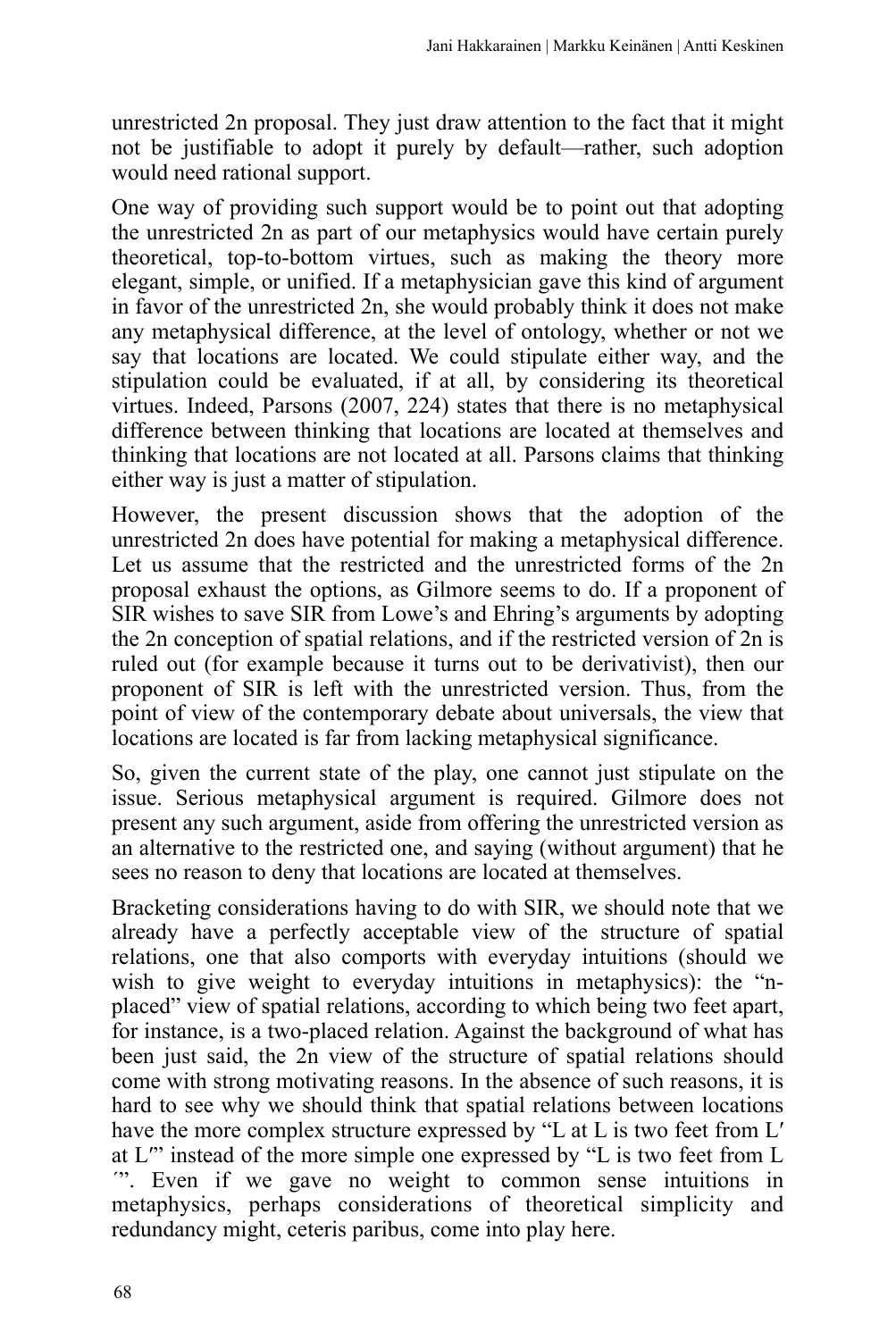It should be kept in mind that, as explained at the beginning of this section, the fact that the 2n proposal, on either version, supports SIR cannot in this context be accepted as a reason for adopting the 2n proposal. One would need reasons independent of SIR. It seems to us that Gilmore's only rationale for adopting the unrestricted 2n view of the structure of spatial relations is to save multi-location of universals, and hence SIR, from Ehring's critique, in the event that the restricted version of the view should be deemed unacceptable or lacking sufficient rational support. Hence, should the need to go unrestricted arise for Gilmore, the 2n view would be completely ad hoc: Gilmore gives us no reasons for replacing the common sense "n-placed" view with the restricted version of the 2n view, independent of its usefulness in the defence of SIR against Ehring's argument. And earlier in this section, we argued that the restricted version indeed lacks sufficient rational support, and is difficult to accept for a proponent of SIR because it seems to be a form of derivativism.

# **5. Conclusion**

The metaphysical possibility of multi-location of universals is central to SIR. Lowe and Ehring have argued that the admission of such multilocation leads to contradiction. If Gilmore's 2n proposal were defensible on grounds independent of SIR, it could be used in answering Lowe's and Ehring's reductio arguments. If, in spite of common-sense views on the matter, spatial relations were 2n instead of n placed in the way laid out by the proposal, multi-location of universals would not lead to contradiction. In this paper, we have argued that Gilmore has not made a convincing case for the 2n proposal.

First, the restricted version of the 2n proposal stands in need of a detailed account of why there should be two different yet "equally fundamental" ways of being spatially related, namely the relativized and the nonrelativized way, and why universals are among those entities which can be spatially related in the former but not the latter way. Furthermore, Gilmore's insistence on equal fundamentality seems but an ad hoc attempt to mask a derivativist position about the location of universals. And derivativism, in turn, is not considered an option for a proponent of SIR by either side of the debate.

Second, adopting the unrestricted form of the 2n proposal would mean accepting the view that all prima facie n-placed spatial relations are really 2n placed, involving locations as relata, and hence that locations themselves are located. In section 4 we pointed out that whether or not we consider locations as located is not a mere matter of stipulation; given the current situation in discussion on the metaphysics of universals, the unrestricted 2n proposal might well be needed to support SIR against Lowe's and Ehring's critique. Hence the view that locations are located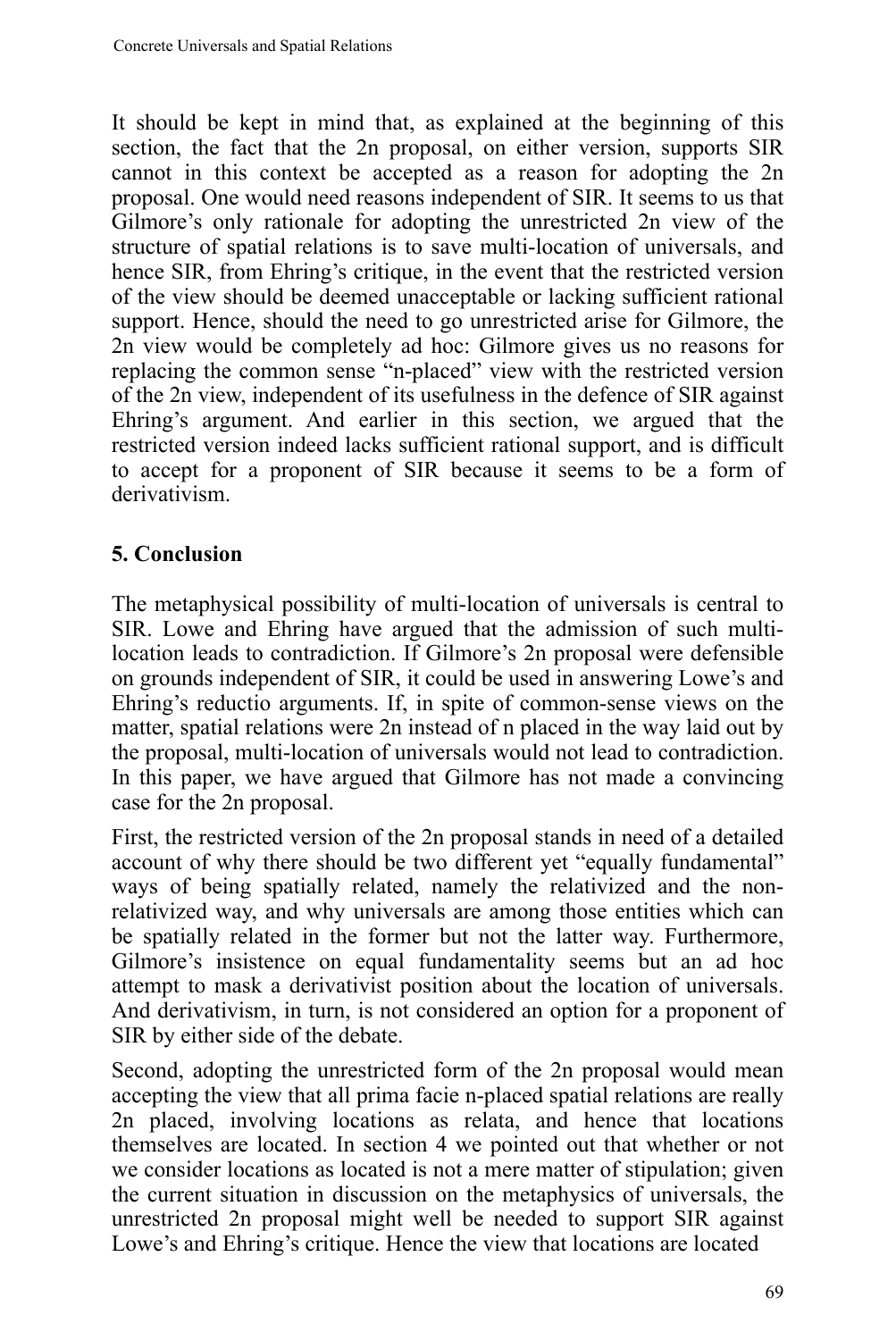does have ontological import. Moreover, since we already have the common sense "n-placed" view of spatial relations, it is surely the case that the unrestricted 2n proposal cannot be established by mere stipulation. To repeat, being compatible with SIR is not in this context to be cited as a reason for accepting the 2n proposal, in either its restricted or unrestricted form. But Gilmore gives us no argument in favor of the unrestricted form of the 2n proposal, aside from the fact that it is, unlike the regular "n-placed" view, compatible with the multi-location of universals. Hence, as things stand, the unrestricted 2n is simply an ad hoc move to save SIR from Ehring's incoherence argument.

We have argued that Gilmore's 2n proposal currently lacks sufficient rational support in order to be utilized in a counterargument to Lowe's and Ehring's reductios against SIR. We conclude that since the supporters of SIR have not adequately answered Lowe's and Ehring's arguments, SIR remains under the threat of incoherence. Therefore, in the current situation, we should be motivated to look for an alternative answer to the problem of universals. Prima facie, weak immanent realism does better in this respect and it is, indeed, the view endorsed by many metaphysicians including Lowe himself. According to it, immanent universals are rather abstract than concrete, i.e. they are not located in space-time even if their concrete instances are. Another alternative would be nominalism, for example a trope theory as proposed in (Keinänen 2011).7

### **REFERENCES**

- Armstrong, D.M. 1978a. Nominalism and Realism (part 1 of Universals and Scientific Realism). Cambridge: Cambridge University Press.
- Armstrong, D.M. 1978b. A Theory of Universals (part 2 of Universals and Scientific Realism). Cambridge: Cambridge University Press.
- Armstrong, D.M. 1989. Universals: An Opinionated Introduction. Boulder: Westview Press.
- Armstrong, D.M. 1997. The World of States of Affairs. Cambridge: Cambridge University Press.
- Correia, F. 2013. Metaphysical Grounds and Essence. In Varieties of Dependence, ed. M. Hoeltje, B. Schnieder and A. Steinberg, 271-296. München: Philosophia.

The authors wish to thank an anonymous referee for *European Journal of Analytic* <sup>7</sup> *Philosophy* for valuable comments and criticism that helped to significantly improve the paper.